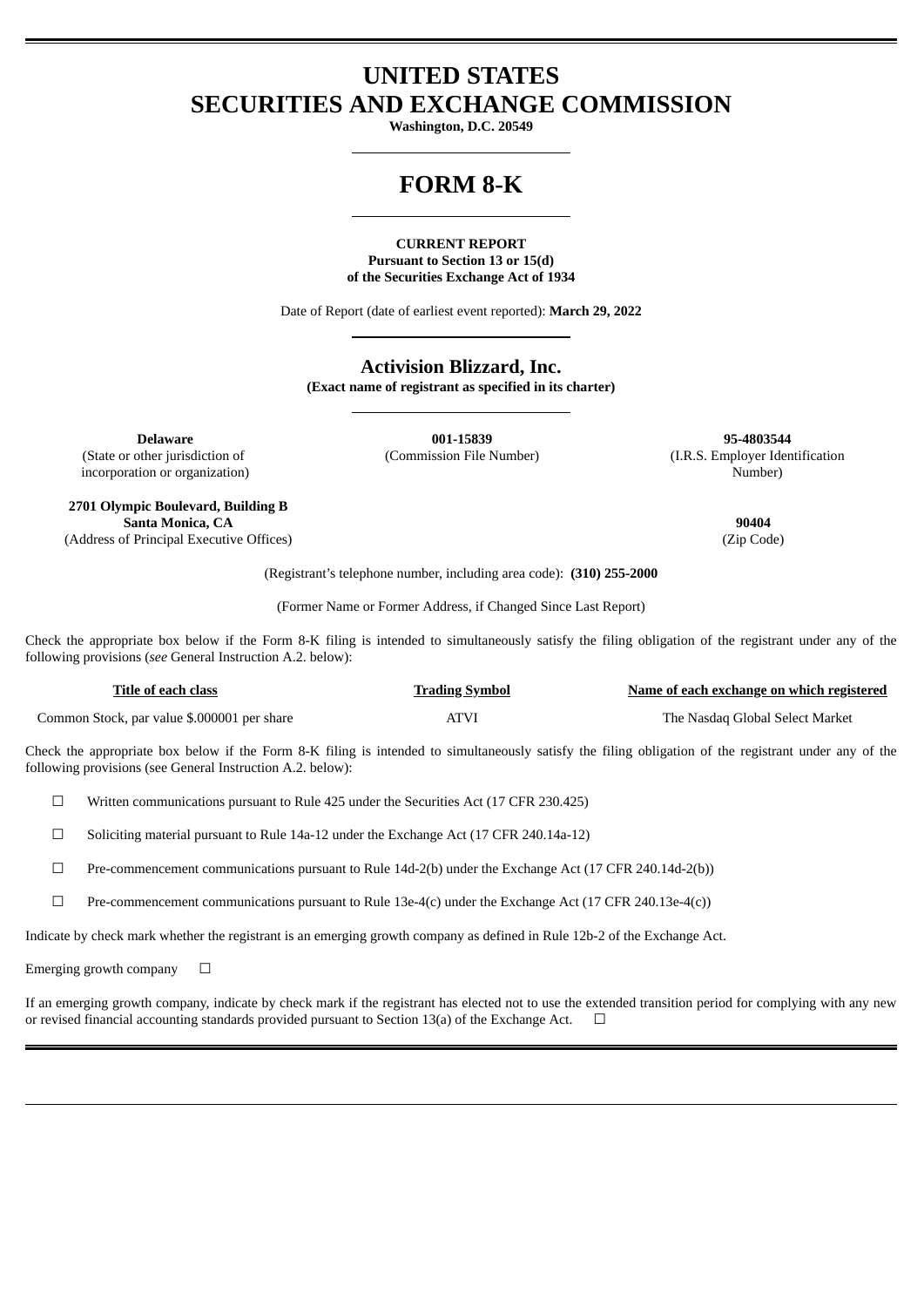## **Item 8.01 - Other Events**

On March 29, 2022, Activision Blizzard, Inc. (the "Company") issued a press release to announce that the United States District Court, Central District of California (the "Court"), indicated it would approve the consent decree entered into by the Company and the U.S. Equal Employment Opportunity Commission. The Court issued its approval on March 29, 2022. The press release is attached as Exhibit 99.1 and is herein incorporated by reference.

#### **Item 9.01 - Financial Statements and Exhibits**

(d) Exhibits

- [99.1](#page-3-0) Press [Release,](#page-3-0) dated March 29, 2022.
- 104 Cover Page Interactive Data File (embedded within the Inline XBRL document)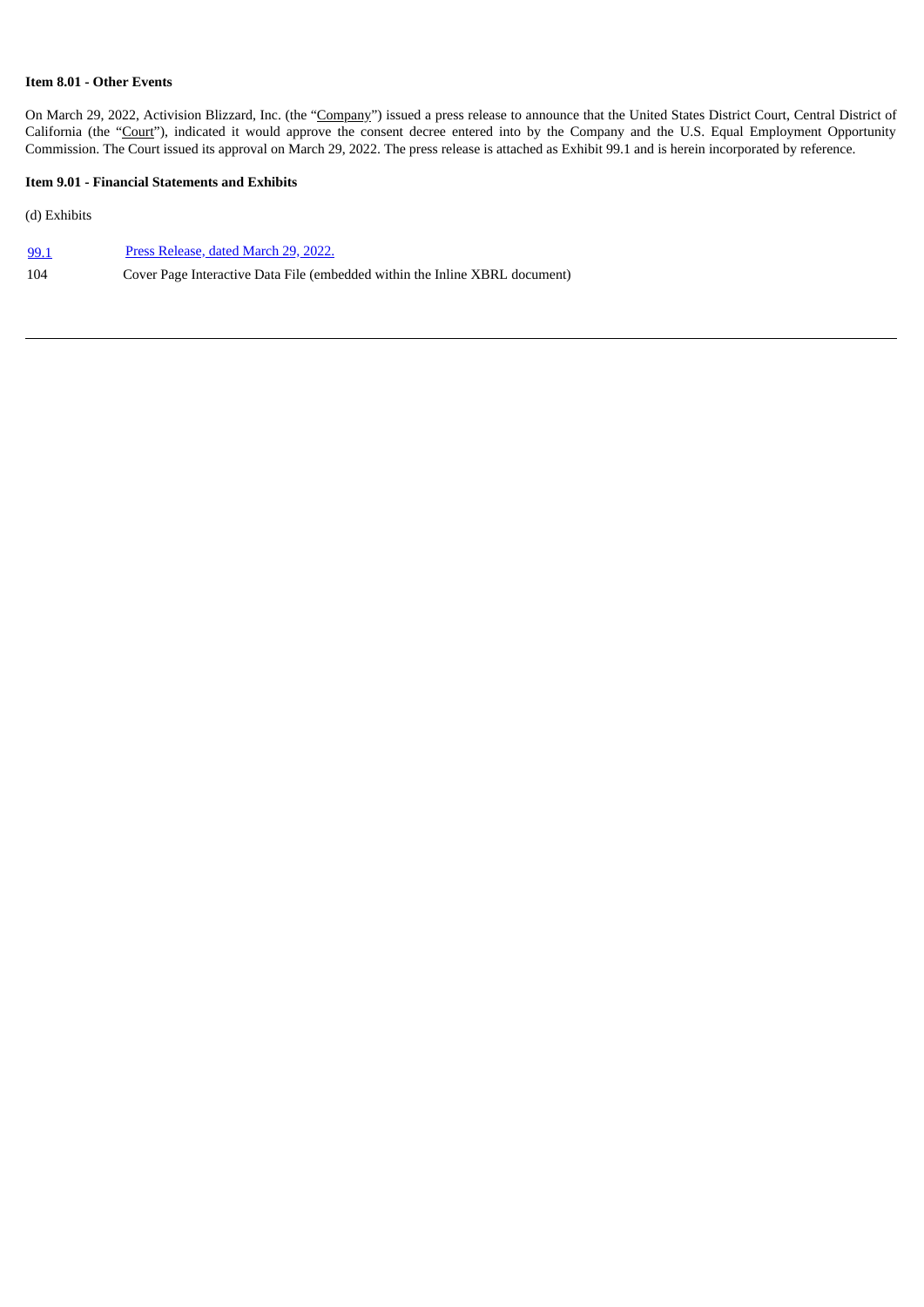### **SIGNATURE**

Pursuant to the requirements of the Securities Exchange Act of 1934, as amended, the Registrant has duly caused this report to be signed on its behalf by the undersigned hereunto duly authorized on this 30th day of March, 2022.

## **Activision Blizzard, Inc.**

By: /s/ Frances Townsend

Name: Frances Townsend

Title: Executive Vice President, Corporate Affairs, Corporate Secretary and Chief Compliance Officer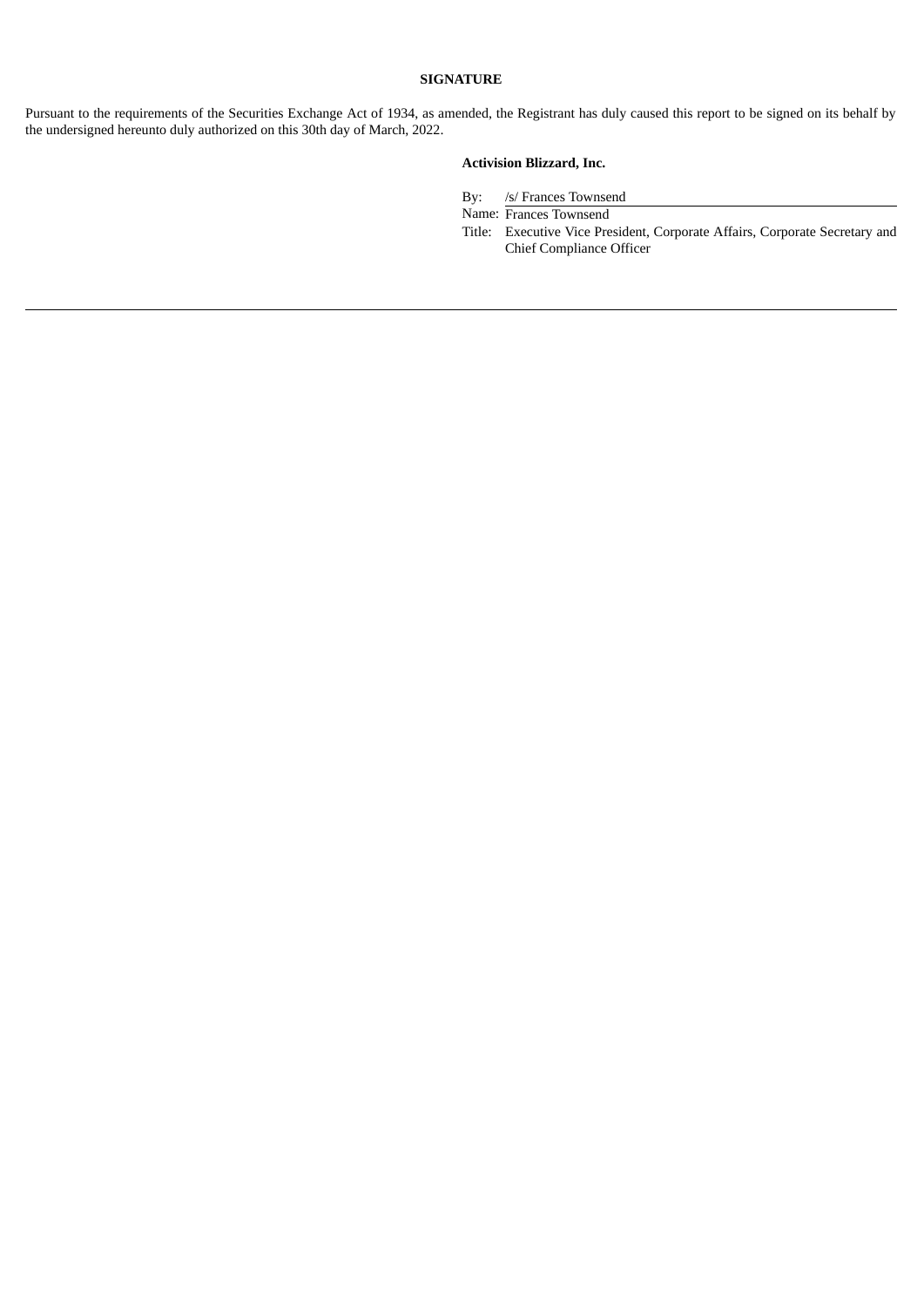### **COURT TO APPROVE ACTIVISION AGREEMENT WITH EEOC**

<span id="page-3-0"></span>**SANTA MONICA, CA – March 29, 2022 –** This morning the federal court indicated it would approve Activision Blizzard's (Nasdaq: ATVI) settlement with the EEOC today. That settlement paves the way to compensate and make amends to eligible claimants.

"The agreement we reached with the EEOC last year reflected our unwavering commitment to ensure a safe and equitable working environment for all employees," said Activision Blizzard CEO Bobby Kotick. "Our goal is to make Activision Blizzard a model for the industry, and we will continue to focus on eliminating harassment and discrimination from our workplace. The court's approval of this settlement is an important step in ensuring that our employees have mechanisms for recourse if they experienced any form of harassment or retaliation."

As part of the agreement with the EEOC, Activision agreed to:

- o Create an \$18 million fund to compensate eligible claimants.
- o Continue enhancing policies, practices, and training to prevent harassment and discrimination in the workplace, including by implementing an expanded performance-review system. These improvements are underway.
- o Engage a neutral, third-party equal employment opportunity consultant a non-employee who must be approved by the EEOC who will provide ongoing oversight of the Company's compliance with the agreement. This independent consultant's findings will be reported directly to the EEOC and Activision Blizzard's Board of Directors.
- o Hire an internal EEO coordinator with relevant experience in gender discrimination, harassment, and related retaliation to assist the Company. Stacy Jackson began this position on March 16.

Today's milestones come as Activision continues to enhance its workplace culture. Activision has already taken the following steps:

o Developed a new zero-tolerance policy on harassment and retaliation company-wide;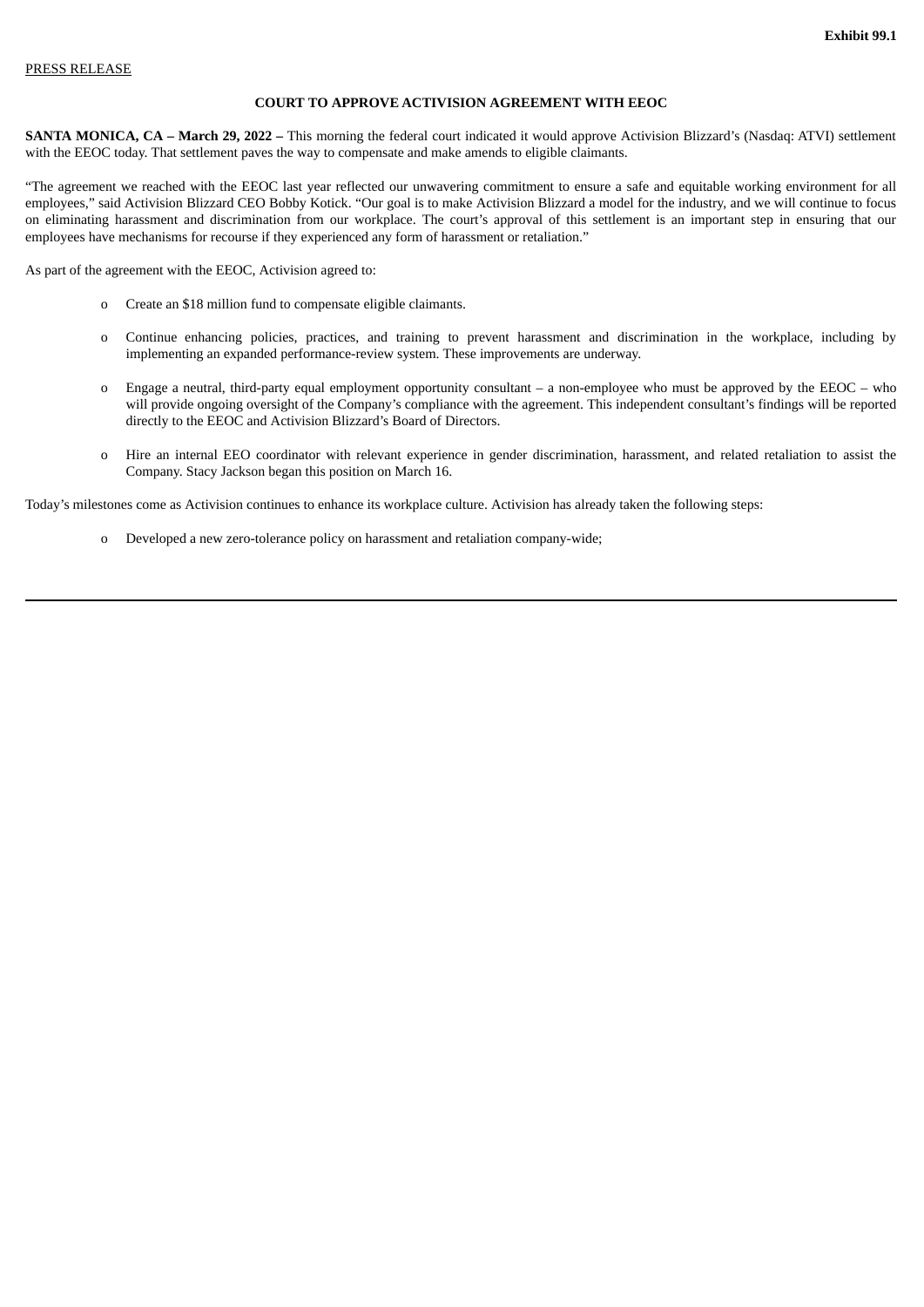- o Quadrupled the size of its Ethics & Compliance team, adding a VP of Ethics and Compliance, a Senior Director of Investigations, a Senior Manager of Ethics & Compliance Analytics & Assessments, a Director of Ethics and Compliance Investigations and Third Party Risk Management, two Directors of Workplace Investigations, and two Directors of Ethics who support training initiatives and our Way2Play Heroes, who are employee volunteers who help others understand reporting options, champion speaking up, and advise leadership on how to strengthen our overall ethics and compliance program;
- o Significantly increased investment in related training;
- o Enhanced transparency with new reporting on pay equity and diversity representation;
- o Contributed \$1 million to WIGI to advance the success of women in the global games industry;
- o Waived required arbitration for individual sexual harassment and discrimination claims for claims arising out of events after October 28, 2021;
- o Launched a new tool that tracks–for every single hire–data on the representation and presence of women and underrepresented ethnic group candidates at applicant, interview, and hiring stages of our recruiting process. This tool will enable us to provide transparency on our diversity progress as well as helping to reinforce our objective of having diverse candidate slates for open positions;
- o Developed stricter alcohol policies company-wide;
- o Recently launched Your Upward Feedback program, which facilitated more than 90% of our managers receiving personal feedback;
- o Launched Level Up U, a paid training program designed to teach participants game development and prepare successful program participants for engineering roles within the Company.

In addition, in October 2021, Activision set a goal of increasing the representation of women and non-binary employees by 50% in the next five years. It also has committed to invest \$250 million over the next 10 years in initiatives that foster expanded opportunities in gaming and technology for underrepresented communities.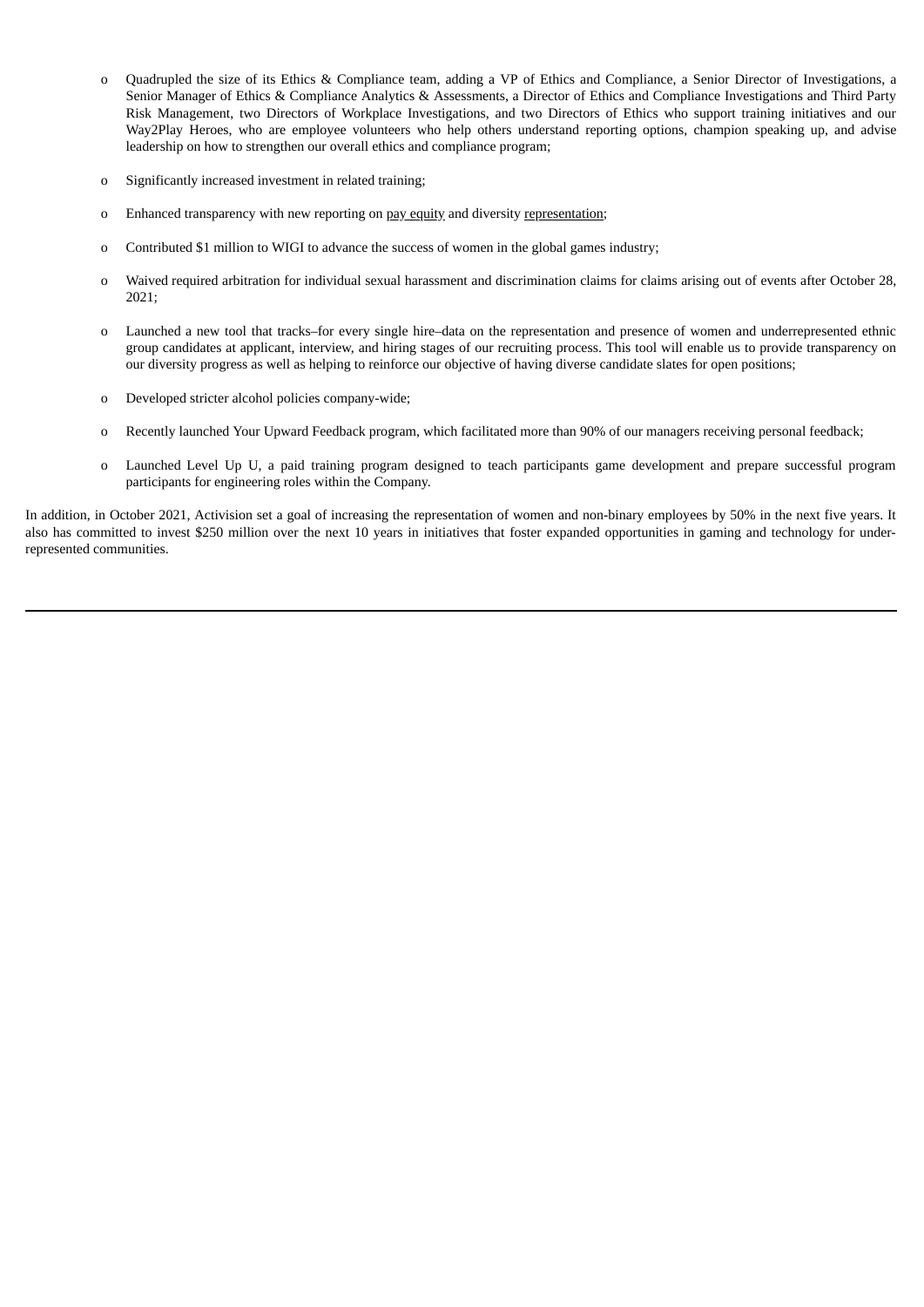"We are gratified that the federal court that reviewed our settlement with the EEOC is finding that it is 'fair, reasonable and adequate and advance(s) the public interest.' The Court's approval is a vital step in our journey to ensuring that everyone at Activision Blizzard always feels safe, heard and empowered. We hope the court's findings – including its view that many of the objections raised about our settlement were inaccurate and speculative – will dispel any confusion that may exist. With all of the terms of the settlement reviewed and approved, we can move forward," Kotick concluded.

#### **About Activision Blizzard**

Our mission, to connect and engage the world through epic entertainment, has never been more important. Through communities rooted in our video game franchises we enable hundreds of millions of people to experience joy, thrill and achievement. We enable social connections through the lens of fun, and we foster purpose and a sense of accomplishment through healthy competition. Like sport, but with greater accessibility, our players can find purpose and meaning through competitive gaming. Video games, unlike any other social or entertainment media, have the ability to break down the barriers that can inhibit tolerance and understanding. Celebrating differences is at the core of our culture and ensures we can create games for players of diverse backgrounds in the 190 countries our games are played.

As a member of the Fortune 500 and as a component company of the S&P 500, we have an extraordinary track record of delivering superior shareholder returns for over 30 years.

Our enduring franchises are some of the world's most popular, including Call of Duty®, Crash Bandicoot™, Warcraft®, Overwatch®, Diablo®, StarCraft®, Candy Crush™, Bubble Witch™, Pet Rescue™ and Farm Heroes™. Our sustained success has enabled the company to support corporate social responsibility initiatives that are directly tied to our franchises. As an example, our Call of Duty Endowment has helped find employment for over 90,000 veterans.

Learn more information about Activision Blizzard and how we connect and engage the world through epic entertainment on the company's website, www.activisionblizzard.com.